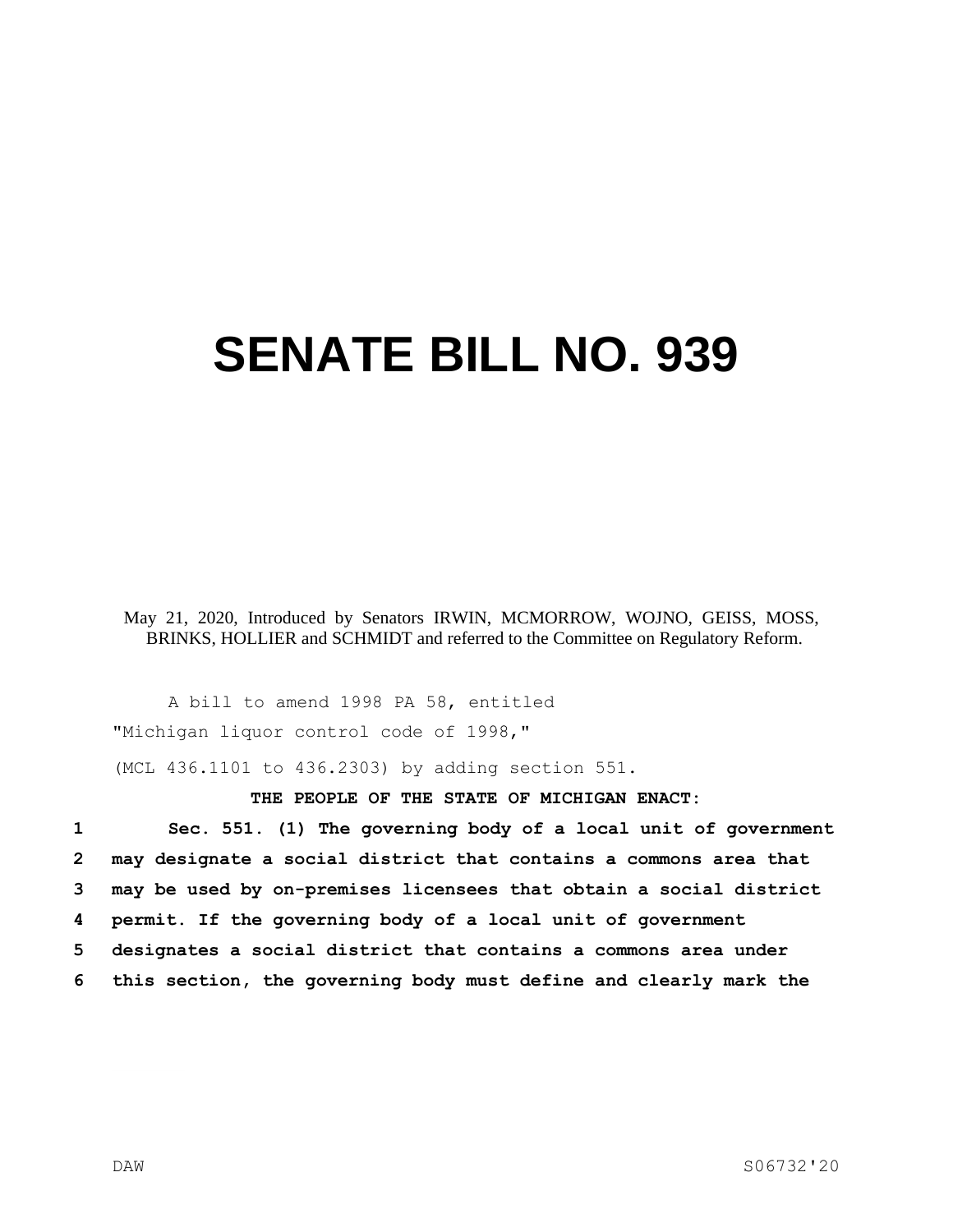**commons area in a manner prescribed by the commission. The governing body may, at any time, revoke the designation if it determines that the commons area threatens the health, safety, or welfare of the public or has become a public nuisance. The governing body shall file the designation or the revocation of the designation with the commission.**

 **(2) The holder of a social district permit may sell alcoholic liquor for consumption on the premises within the confines of a commons area. The consumption of alcoholic liquor in the commons area may only occur during the legal hours for the sale of alcoholic liquor by the permittee. Only the holder of a social district permit or employees of that permittee may sell or dispense alcoholic liquor in the commons area.**

 **(3) The holder of a social district permit may only serve alcoholic liquor to be consumed in the commons area in containers that prominently display the permittee's trade name or logo or some other mark that is unique to the permittee under the permittee's on-premises license. The holder of a social district permit shall not allow alcoholic liquor to leave the commons area or its premises.**

 **(4) An on-premises licensee that is adjacent to a commons area in a social district designated by the governing body of a local unit of government under this section may obtain from the commission an annual social district permit as provided in this section. The social district permit must be issued for the same period and may be renewed in the same manner as the on-premises license held by the applicant. The commission shall develop an application for a social district permit and shall charge a fee of \$300.00 for a social district permit. On receipt of a completed** 

DAW S06732'20